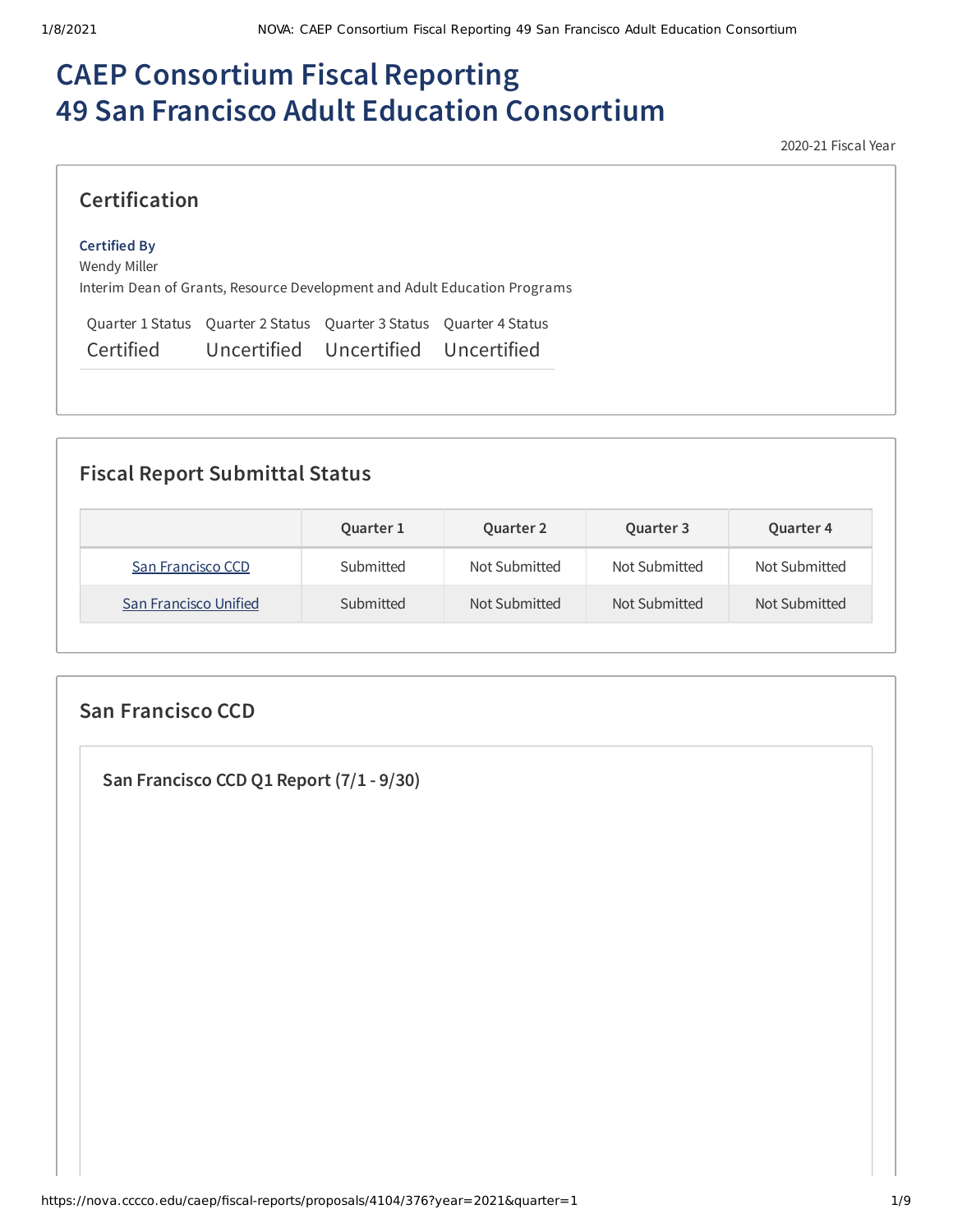| <b>Object Code</b>                                     | Year to<br>Date (YTD)<br>Expenditure | <b>YTD</b><br>Forecast | $\frac{0}{0}$<br>Expended<br>of YTD<br>Forecast | Project<br><b>Budget</b> | $\frac{0}{0}$<br>Expended<br>of Overall<br><b>Budget</b> | <b>Budget</b><br>Remaining |
|--------------------------------------------------------|--------------------------------------|------------------------|-------------------------------------------------|--------------------------|----------------------------------------------------------|----------------------------|
| 1000 - Instructional Salaries                          | \$241,755                            | \$288,144              | 83.9%                                           | \$1,920,962              | 12.59%                                                   | \$1,679,207                |
| 2000 - Non-Instructional<br><b>Salaries</b>            | \$104,645                            | \$120,472              | 86.86%                                          | \$481,887                | 21.72%                                                   | \$377,242                  |
| 3000 - Employee Benefits                               | \$124,692                            | \$126,150              | 98.84%                                          | \$840,997                | 14.83%                                                   | \$716,305                  |
| 4000 - Supplies and Materials                          | \$0                                  | \$25,143               | $0\%$                                           | \$167,619                | $0\%$                                                    | \$167,619                  |
| 5000 - Other Operating<br><b>Expenses and Services</b> | \$35,205                             | \$29,250               | 120.36%                                         | \$195,000                | 18.05%                                                   | \$159,795                  |
| 6000 - Capital Outlay                                  | \$0                                  | \$29,250               | $0\%$                                           | \$195,000                | $0\%$                                                    | \$195,000                  |
| 7000 - Other Outgo                                     | \$0                                  | \$0                    | 100%                                            | \$0                      | 100%                                                     | \$0                        |
| <b>Indirect Costs</b>                                  | \$25,315                             | \$28,511               | 88.79%                                          | \$190,073                | 13.32%                                                   | \$164,758                  |
| <b>Totals</b>                                          | \$531,612                            | \$646,919              | 82.18%                                          | \$3,991,538              | 13.32%                                                   | \$3,459,926                |

#### **Corrective Action Plan**

Due to continuing local COVID-19 restrictions CCSF was unable to complete some planned activities during the first quarter of FY 20-21, specifically PD (travel), Mission Center computer lab upgrades, and the Mission Family Resource Center. We are currently looking at new projects or initiatives to improve service to our ABE/ASE/ESL students in the coming months, and anticipate spending in most categories will be on track in the next two quarters.

#### **Summary of Activities:**

During Q1 CCSF has used AEP funding to support the training of AE faculty to develop courses for online delivery, and online course development for Transitional Studies and ESL. Most of our expenditures in this quarter were to maintain the level of adult education services in the county by supporting a portion of the the cost of instruction for noncredit ESL and Transitional Studies sections that, were it not for AEP funding, the college would not have been able to offer. Other expenditures include the purchase of various platforms and software licenses to enhance the online learning experience for our AE students, such as Newsela and Pronto, and Certiport testing services for our NC business students. Additionally we have contracted with Language Line Services to provide document translation and ondemand interpretation services for our virtual student service counters.

> **Status** Submitted

#### **San Francisco CCD Q2 Report (10/1 - 12/31)**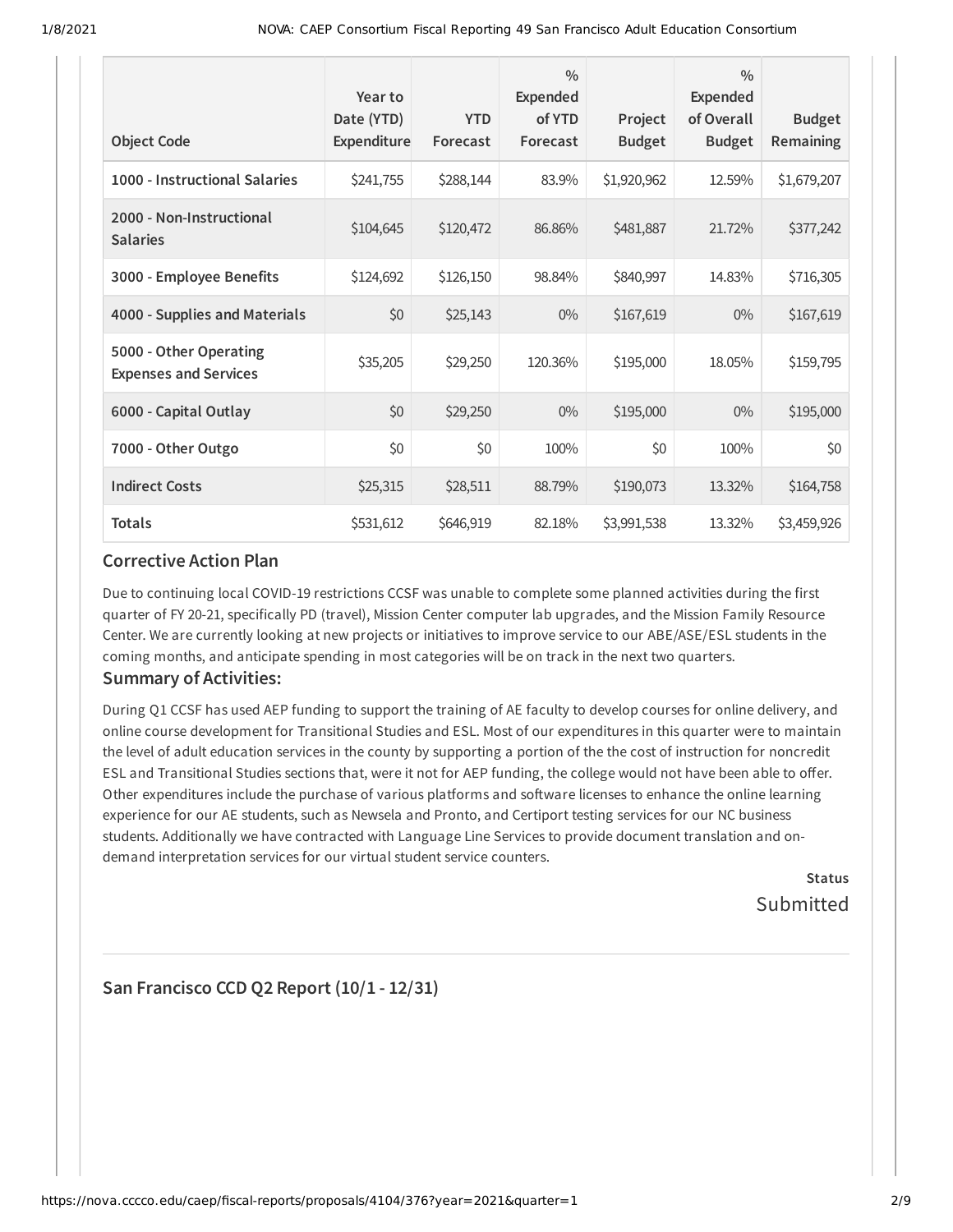| <b>Object Code</b>                                     | Year to<br>Date (YTD)<br>Expenditure | <b>YTD</b><br>Forecast | $\frac{0}{0}$<br>Expended<br>of YTD<br>Forecast | Project<br><b>Budget</b> | $\frac{0}{0}$<br>Expended<br>of Overall<br><b>Budget</b> | <b>Budget</b><br>Remaining |
|--------------------------------------------------------|--------------------------------------|------------------------|-------------------------------------------------|--------------------------|----------------------------------------------------------|----------------------------|
| 1000 - Instructional Salaries                          | \$241,755                            | \$960,481              | 25.17%                                          | \$1,920,962              | 12.59%                                                   | \$1,679,207                |
| 2000 - Non-Instructional<br><b>Salaries</b>            | \$104,645                            | \$240,944              | 43.43%                                          | \$481,887                | 21.72%                                                   | \$377,242                  |
| 3000 - Employee Benefits                               | \$124,692                            | \$420,499              | 29.65%                                          | \$840,997                | 14.83%                                                   | \$716,305                  |
| 4000 - Supplies and Materials                          | \$0                                  | \$67,048               | $0\%$                                           | \$167,619                | $0\%$                                                    | \$167,619                  |
| 5000 - Other Operating<br><b>Expenses and Services</b> | \$35,205                             | \$78,000               | 45.13%                                          | \$195,000                | 18.05%                                                   | \$159,795                  |
| 6000 - Capital Outlay                                  | \$0                                  | \$78,000               | $0\%$                                           | \$195,000                | $0\%$                                                    | \$195,000                  |
| 7000 - Other Outgo                                     | \$0                                  | \$0                    | 100%                                            | \$0                      | 100%                                                     | \$0                        |
| <b>Indirect Costs</b>                                  | \$25,315                             | \$76,029               | 33.3%                                           | \$190,073                | 13.32%                                                   | \$164,758                  |
| <b>Totals</b>                                          | \$531,612                            | \$1,921,000            | 27.67%                                          | \$3,991,538              | 13.32%                                                   | \$3,459,926                |

Unsubmitted

**San Francisco CCD Q3 Report (1/1 - 3/31)**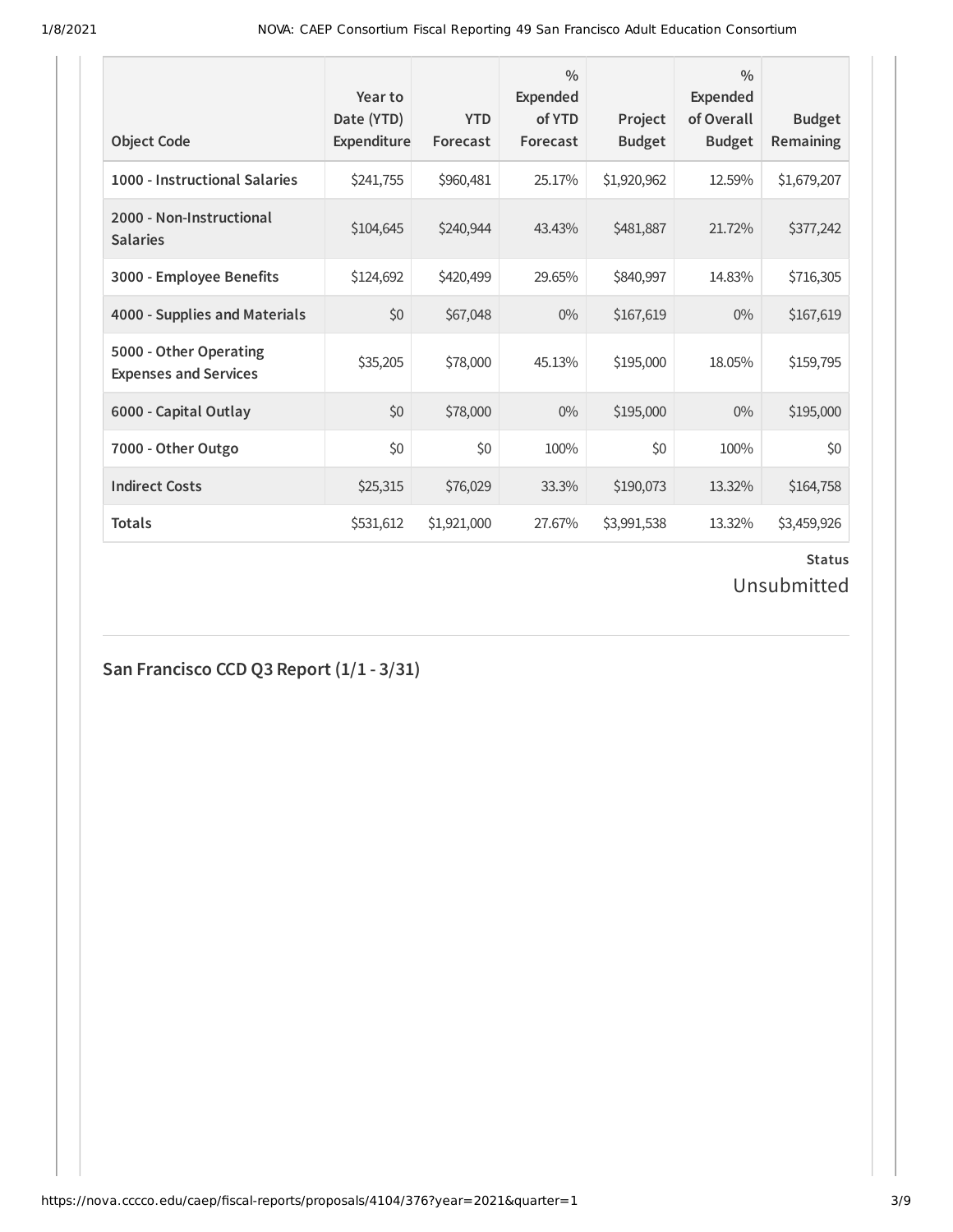| <b>Object Code</b>                                     | Year to<br>Date (YTD)<br>Expenditure | <b>YTD</b><br>Forecast | $\frac{0}{0}$<br><b>Expended</b><br>of YTD<br>Forecast | Project<br><b>Budget</b> | $\frac{0}{0}$<br><b>Expended</b><br>of Overall<br><b>Budget</b> | <b>Budget</b><br>Remaining |
|--------------------------------------------------------|--------------------------------------|------------------------|--------------------------------------------------------|--------------------------|-----------------------------------------------------------------|----------------------------|
| 1000 - Instructional Salaries                          | \$241,755                            | \$1,440,722            | 16.78%                                                 | \$1,920,962              | 12.59%                                                          | \$1,679,207                |
| 2000 - Non-Instructional<br><b>Salaries</b>            | \$104,645                            | \$361,415              | 28.95%                                                 | \$481,887                | 21.72%                                                          | \$377,242                  |
| 3000 - Employee Benefits                               | \$124,692                            | \$630,748              | 19.77%                                                 | \$840,997                | 14.83%                                                          | \$716,305                  |
| 4000 - Supplies and Materials                          | \$0                                  | \$125,714              | $0\%$                                                  | \$167,619                | $0\%$                                                           | \$167,619                  |
| 5000 - Other Operating<br><b>Expenses and Services</b> | \$35,205                             | \$146,250              | 24.07%                                                 | \$195,000                | 18.05%                                                          | \$159,795                  |
| 6000 - Capital Outlay                                  | \$0                                  | \$146,250              | 0%                                                     | \$195,000                | $0\%$                                                           | \$195,000                  |
| 7000 - Other Outgo                                     | \$0                                  | \$0                    | 100%                                                   | \$0                      | 100%                                                            | \$0                        |
| <b>Indirect Costs</b>                                  | \$25,315                             | \$142,555              | 17.76%                                                 | \$190,073                | 13.32%                                                          | \$164,758                  |
| <b>Totals</b>                                          | \$531,612                            | \$2,993,654            | 17.76%                                                 | \$3,991,538              | 13.32%                                                          | \$3,459,926                |

Unsubmitted

# **San Francisco CCD Q4 Report (4/1 - 6/30)**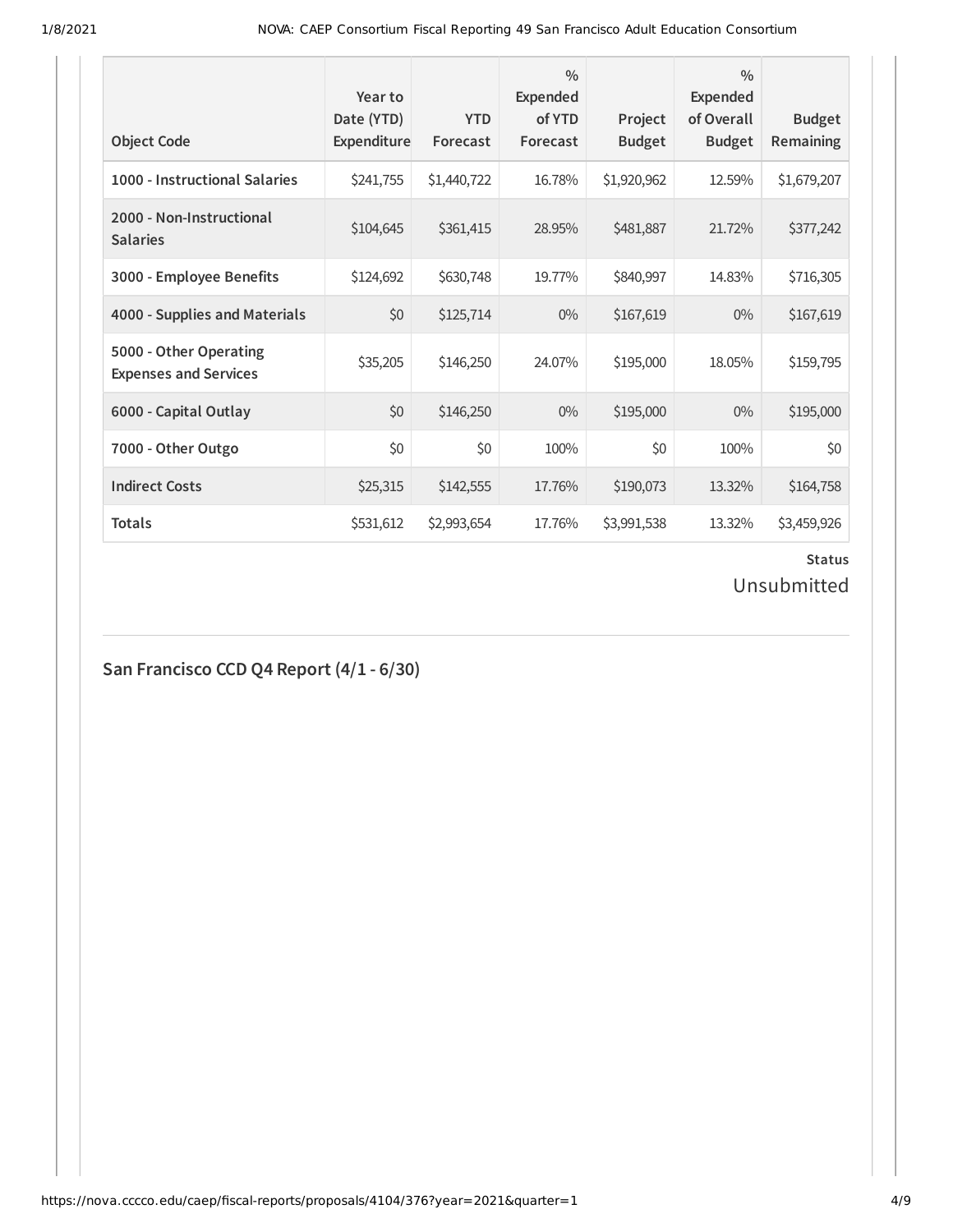| <b>Object Code</b>                                     | Year to<br>Date (YTD)<br>Expenditure | <b>YTD</b><br>Forecast | $\frac{0}{0}$<br>Expended<br>of YTD<br>Forecast | Project<br><b>Budget</b> | $\frac{0}{0}$<br><b>Expended</b><br>of Overall<br><b>Budget</b> | <b>Budget</b><br>Remaining |  |
|--------------------------------------------------------|--------------------------------------|------------------------|-------------------------------------------------|--------------------------|-----------------------------------------------------------------|----------------------------|--|
| 1000 - Instructional Salaries                          | \$241,755                            | \$1,920,962            | 12.59%                                          | \$1,920,962              | 12.59%                                                          | \$1,679,207                |  |
| 2000 - Non-Instructional<br><b>Salaries</b>            | \$104,645                            | \$481,887              | 21.72%                                          | \$481,887                | 21.72%                                                          | \$377,242                  |  |
| 3000 - Employee Benefits                               | \$124,692                            | \$840,997              | 14.83%                                          | \$840,997                | 14.83%                                                          | \$716,305                  |  |
| 4000 - Supplies and Materials                          | \$0                                  | \$167,619              | $0\%$                                           | \$167,619                | $0\%$                                                           | \$167,619                  |  |
| 5000 - Other Operating<br><b>Expenses and Services</b> | \$35,205                             | \$195,000              | 18.05%                                          | \$195,000                | 18.05%                                                          | \$159,795                  |  |
| 6000 - Capital Outlay                                  | \$0                                  | \$195,000              | $0\%$                                           | \$195,000                | $0\%$                                                           | \$195,000                  |  |
| 7000 - Other Outgo                                     | \$0                                  | \$0                    | 100%                                            | \$0                      | 100%                                                            | \$0                        |  |
| <b>Indirect Costs</b>                                  | \$25,315                             | \$190,073              | 13.32%                                          | \$190,073                | 13.32%                                                          | \$164,758                  |  |
| <b>Totals</b>                                          | \$531,612                            | \$3,991,538            | 13.32%                                          | \$3,991,538              | 13.32%                                                          | \$3,459,926                |  |
| <b>Status</b><br>Unsubmitted                           |                                      |                        |                                                 |                          |                                                                 |                            |  |

### **San Francisco Unified**

**San Francisco Unified Q1 Report (7/1 - 9/30)**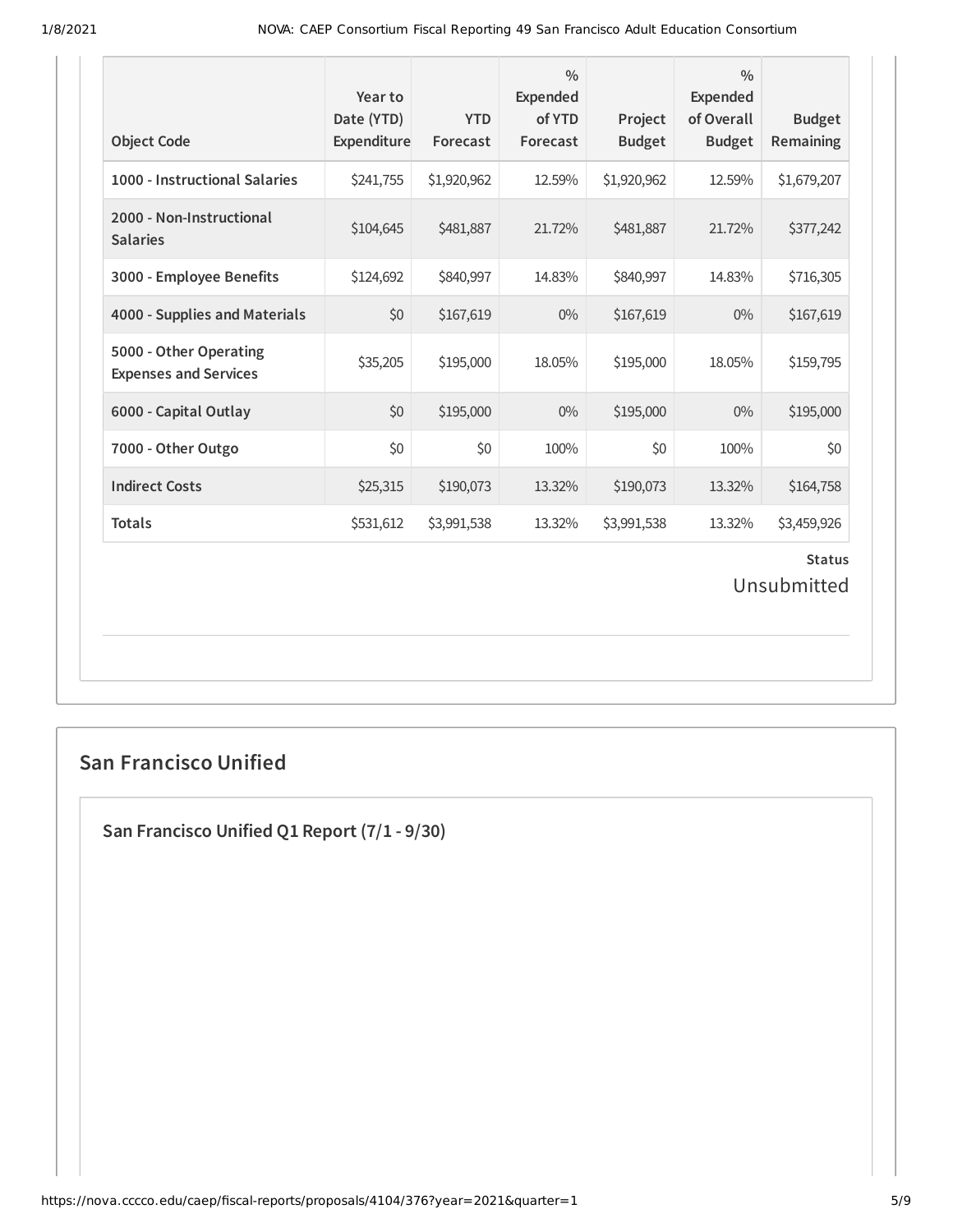| <b>Object Code</b>                                     | Year to<br>Date (YTD)<br>Expenditure | <b>YTD</b><br>Forecast | $\frac{0}{0}$<br>Expended<br>of YTD<br>Forecast | Project<br><b>Budget</b> | $\frac{0}{0}$<br>Expended<br>of Overall<br><b>Budget</b> | <b>Budget</b><br><b>Remaining</b> |
|--------------------------------------------------------|--------------------------------------|------------------------|-------------------------------------------------|--------------------------|----------------------------------------------------------|-----------------------------------|
| 1000 - Instructional Salaries                          | \$47,460                             | \$52,180               | 90.95%                                          | \$217,418                | 21.83%                                                   | \$169,958                         |
| 2000 - Non-Instructional<br><b>Salaries</b>            | \$4,312                              | \$6,237                | 69.13%                                          | \$25,989                 | 16.59%                                                   | \$21,677                          |
| 3000 - Employee Benefits                               | \$18,894                             | \$20,433               | 92.47%                                          | \$85,138                 | 22.19%                                                   | \$66,244                          |
| 4000 - Supplies and Materials                          | \$163                                | \$6,744                | 2.42%                                           | \$67,444                 | 0.24%                                                    | \$67,281                          |
| 5000 - Other Operating<br><b>Expenses and Services</b> | \$0                                  | \$0                    | 100%                                            | \$0                      | 100%                                                     | \$0                               |
| 6000 - Capital Outlay                                  | \$0                                  | \$0                    | 100%                                            | \$0                      | 100%                                                     | \$0                               |
| 7000 - Other Outgo                                     | \$0                                  | \$0                    | 100%                                            | \$0                      | 100%                                                     | \$0                               |
| <b>Indirect Costs</b>                                  | \$0                                  | \$0                    | 100%                                            | \$12,857                 | $0\%$                                                    | \$12,857                          |
| <b>Totals</b>                                          | \$70,829                             | \$85,595               | 82.75%                                          | \$408,846                | 17.32%                                                   | \$338,017                         |

#### **Summary of Activities:**

Determined how to provide support services to students in the COVID environment, including access to a Chromebook and internet to be able to attend online courses. Provided SFUSD students ages 18+ with expanded college transition counseling, "on-ramp" college and career readiness courses, and access to CCSF through noncredit and credit recovery classes offered at multiple CCSF locations.

> **Status Submitted**

**San Francisco Unified Q2 Report (10/1 - 12/31)**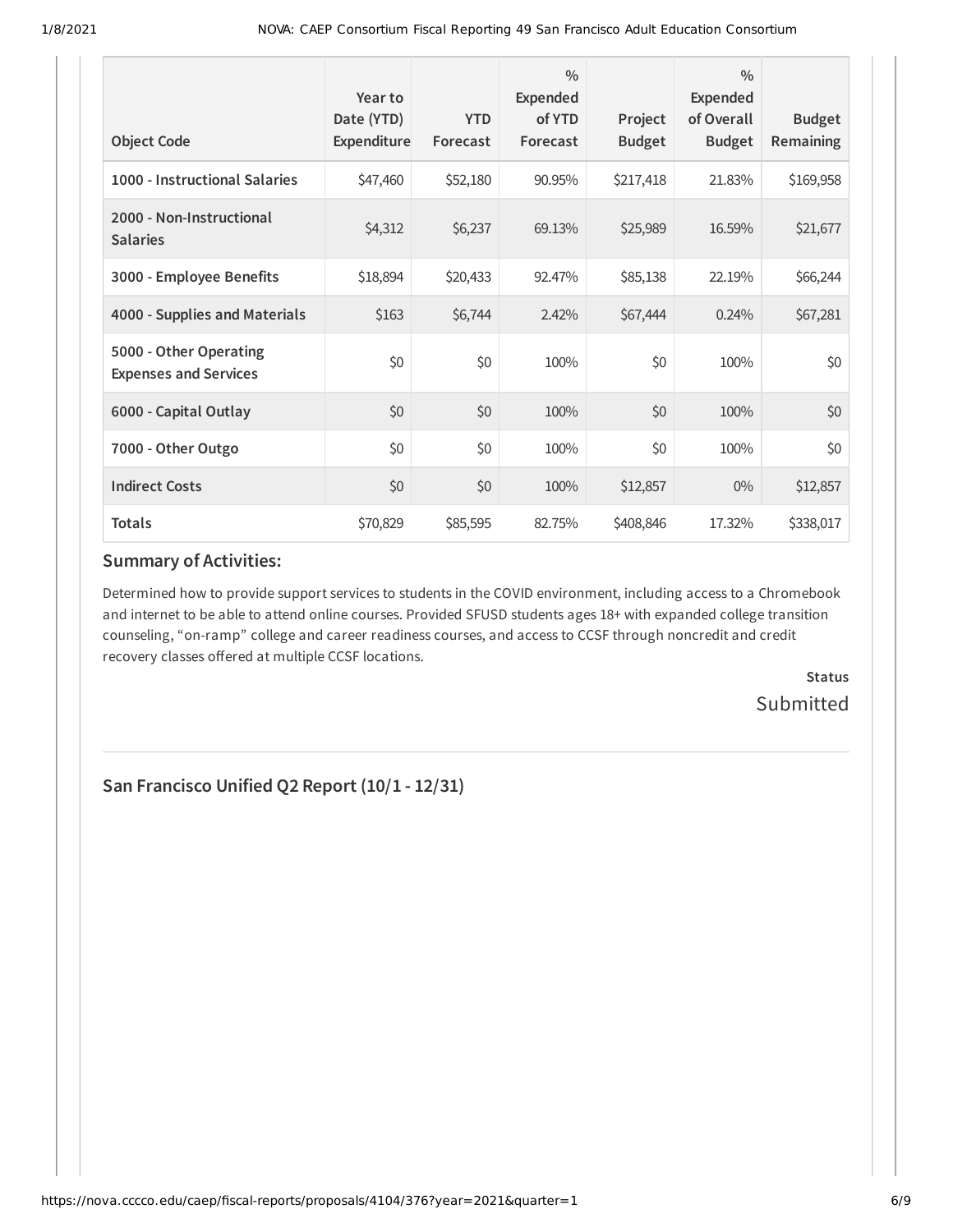| <b>Object Code</b>                                     | Year to<br>Date (YTD)<br>Expenditure | <b>YTD</b><br>Forecast | $\frac{0}{0}$<br>Expended<br>of YTD<br>Forecast | Project<br><b>Budget</b> | $\frac{0}{0}$<br>Expended<br>of Overall<br><b>Budget</b> | <b>Budget</b><br><b>Remaining</b> |
|--------------------------------------------------------|--------------------------------------|------------------------|-------------------------------------------------|--------------------------|----------------------------------------------------------|-----------------------------------|
| 1000 - Instructional Salaries                          | \$47,460                             | \$52,180               | 90.95%                                          | \$217,418                | 21.83%                                                   | \$169,958                         |
| 2000 - Non-Instructional<br><b>Salaries</b>            | \$4,312                              | \$6,237                | 69.13%                                          | \$25,989                 | 16.59%                                                   | \$21,677                          |
| 3000 - Employee Benefits                               | \$18,894                             | \$20,433               | 92.47%                                          | \$85,138                 | 22.19%                                                   | \$66,244                          |
| 4000 - Supplies and Materials                          | \$163                                | \$6,744                | 2.42%                                           | \$67,444                 | 0.24%                                                    | \$67,281                          |
| 5000 - Other Operating<br><b>Expenses and Services</b> | \$0                                  | \$0                    | 100%                                            | \$0                      | 100%                                                     | \$0                               |
| 6000 - Capital Outlay                                  | \$0                                  | \$0                    | 100%                                            | \$0                      | 100%                                                     | \$0                               |
| 7000 - Other Outgo                                     | \$0                                  | \$0                    | 100%                                            | \$0                      | 100%                                                     | \$0                               |
| <b>Indirect Costs</b>                                  | \$0                                  | \$0                    | 100%                                            | \$12,857                 | $0\%$                                                    | \$12,857                          |
| <b>Totals</b>                                          | \$70,829                             | \$85,595               | 82.75%                                          | \$408,846                | 17.32%                                                   | \$338,017                         |

Unsubmitted

# **San Francisco Unified Q3 Report (1/1 - 3/31)**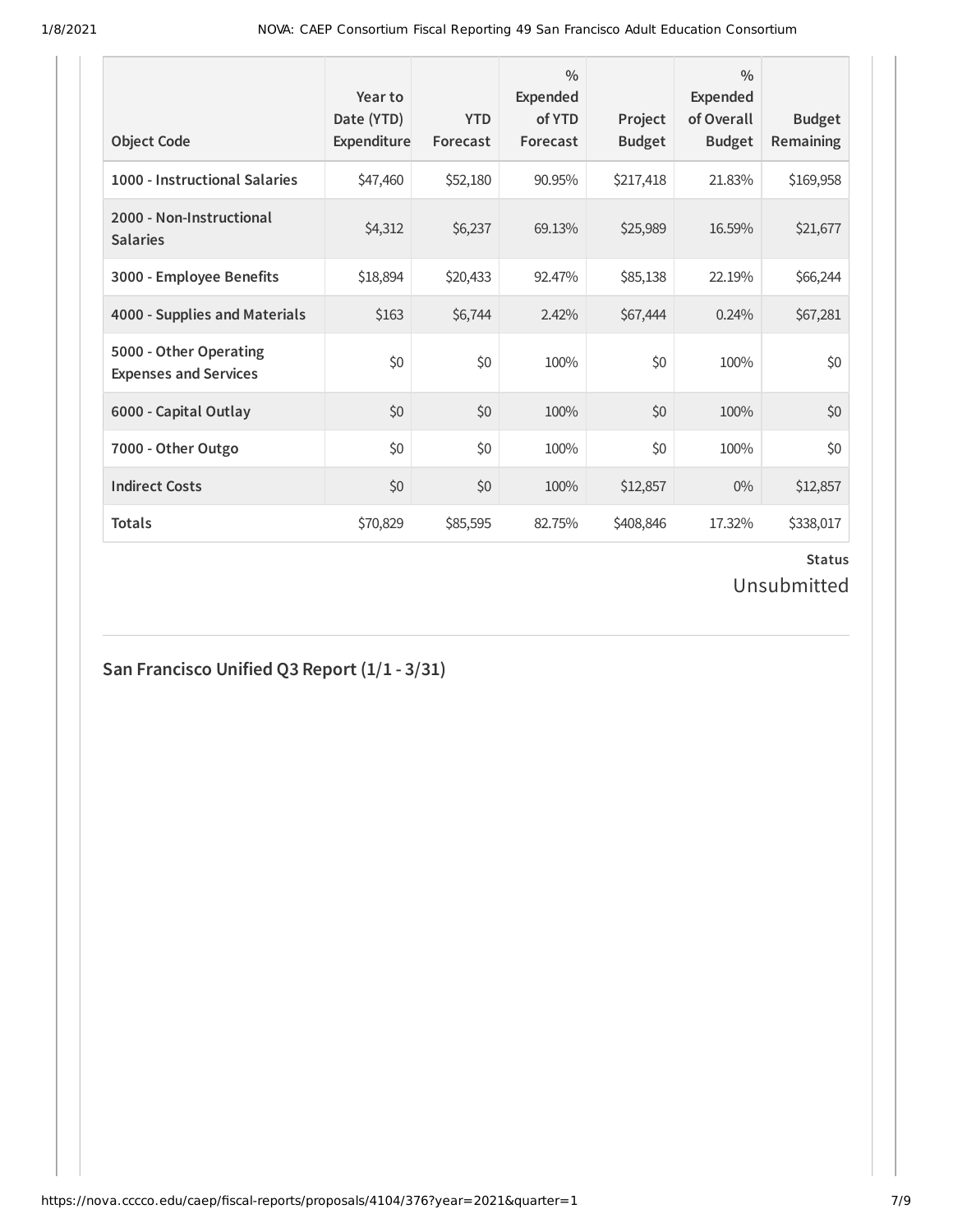| <b>Object Code</b>                                     | Year to<br>Date (YTD)<br>Expenditure | <b>YTD</b><br>Forecast | $\frac{0}{0}$<br>Expended<br>of YTD<br>Forecast | Project<br><b>Budget</b> | $\frac{0}{0}$<br><b>Expended</b><br>of Overall<br><b>Budget</b> | <b>Budget</b><br><b>Remaining</b> |
|--------------------------------------------------------|--------------------------------------|------------------------|-------------------------------------------------|--------------------------|-----------------------------------------------------------------|-----------------------------------|
| 1000 - Instructional Salaries                          | \$47,460                             | \$52,180               | 90.95%                                          | \$217,418                | 21.83%                                                          | \$169,958                         |
| 2000 - Non-Instructional<br><b>Salaries</b>            | \$4,312                              | \$6,237                | 69.13%                                          | \$25,989                 | 16.59%                                                          | \$21,677                          |
| 3000 - Employee Benefits                               | \$18,894                             | \$20,433               | 92.47%                                          | \$85,138                 | 22.19%                                                          | \$66,244                          |
| 4000 - Supplies and Materials                          | \$163                                | \$26,978               | 0.6%                                            | \$67,444                 | 0.24%                                                           | \$67,281                          |
| 5000 - Other Operating<br><b>Expenses and Services</b> | \$0                                  | \$0                    | 100%                                            | \$0                      | 100%                                                            | \$0                               |
| 6000 - Capital Outlay                                  | \$0                                  | \$0                    | 100%                                            | \$0                      | 100%                                                            | \$0                               |
| 7000 - Other Outgo                                     | \$0                                  | \$0                    | 100%                                            | \$0                      | 100%                                                            | \$0                               |
| <b>Indirect Costs</b>                                  | \$0                                  | \$0                    | 100%                                            | \$12,857                 | $0\%$                                                           | \$12,857                          |
| <b>Totals</b>                                          | \$70,829                             | \$105,828              | 66.93%                                          | \$408,846                | 17.32%                                                          | \$338,017                         |

Unsubmitted

# **San Francisco Unified Q4 Report (4/1 - 6/30)**